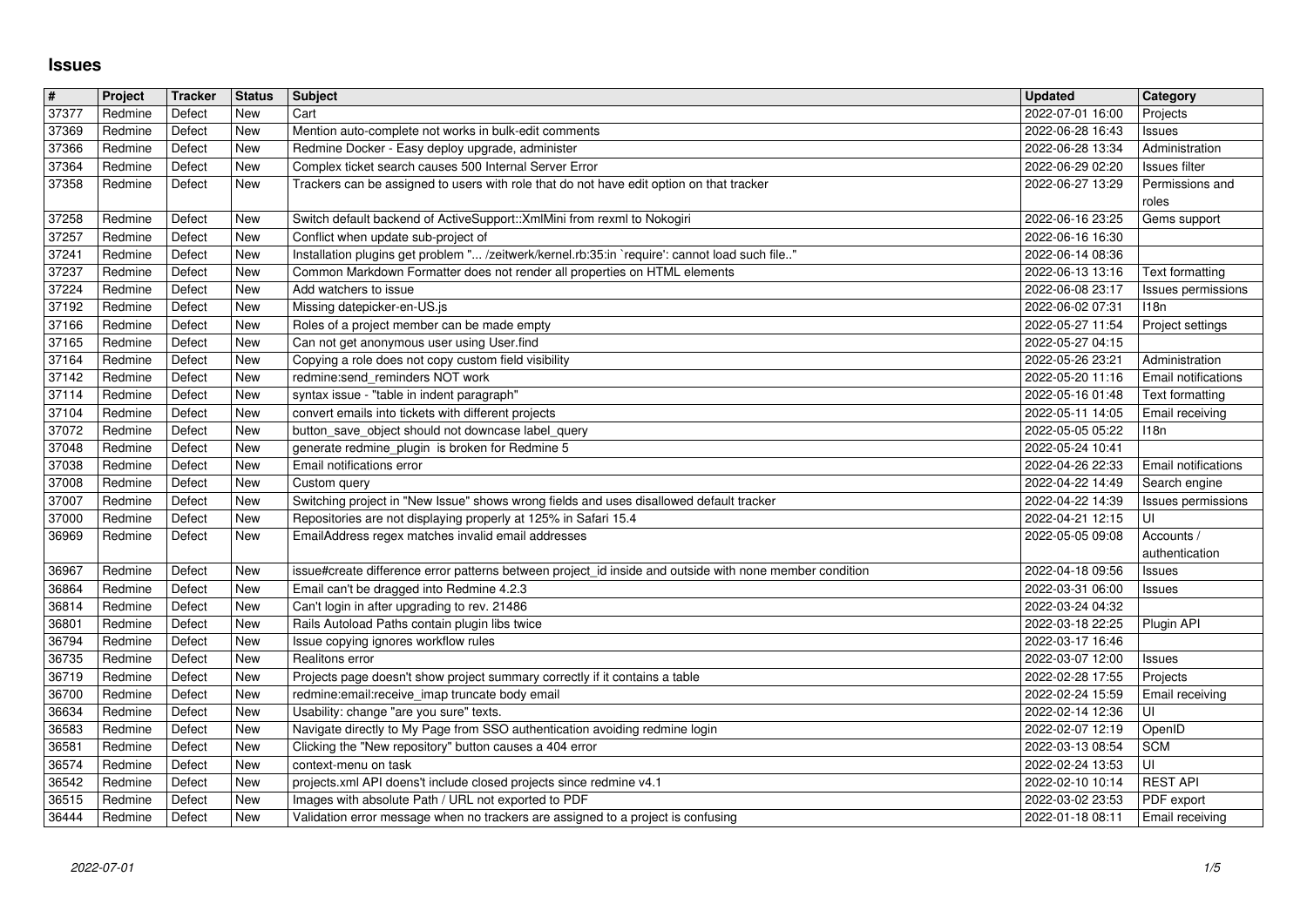| $\sqrt{t}$     | Project            | Tracker          | <b>Status</b>            | Subject                                                                                                                                                                                      | <b>Updated</b>                                 | <b>Category</b>                              |
|----------------|--------------------|------------------|--------------------------|----------------------------------------------------------------------------------------------------------------------------------------------------------------------------------------------|------------------------------------------------|----------------------------------------------|
| 36395<br>36368 | Redmine<br>Redmine | Defect<br>Defect | New<br>New               | Mailer.with_synched_deliveries is not thread-safe<br>show in assignable user when he/she is not member of that project                                                                       | 2022-01-06 17:12<br>2021-12-30 13:11           | Email notifications<br>Issues                |
| 36365          | Redmine            | Defect           | New                      | centos8 00 redmine0000000000 webhook,000000000000000                                                                                                                                         | 2021-12-29 10:00                               | Hook requests                                |
| 36349          | Redmine            | Defect           | New                      | Problem with adding peopel to existing tasks                                                                                                                                                 | 2022-01-25 11:52                               | Issues permissions<br><b>Issues workflow</b> |
| 36335<br>36291 | Redmine<br>Redmine | Defect<br>Defect | New<br>New               | Error when editing workflow with large number of statuses<br>Issue done ratio is not updated after closing duplicate issue                                                                   | 2021-12-19 15:50<br>2021-12-22 13:35           | Issues                                       |
| 36278          | Redmine            | Defect           | New                      | Required field does not marked as required when user has multiple roles with different rules                                                                                                 | 2021-12-13 10:46                               | Issues workflow                              |
| 36273<br>36260 | Redmine<br>Redmine | Defect<br>Defect | New<br>New               | Modifying the source code of the plugin does not reload it in trunk 21295<br>Gantt error                                                                                                     | 2021-12-02 15:21<br>2021-11-30 11:55           |                                              |
| 36229          | Redmine            | Defect           | <b>New</b>               | API - Question/Problem                                                                                                                                                                       | 2021-11-23 23:44                               | Documentation                                |
| 36223          | Redmine            | Defect           | New                      | Import from csv problems                                                                                                                                                                     | 2021-11-22 16:55                               | Importers                                    |
| 36181<br>36177 | Redmine<br>Redmine | Defect<br>Defect | New<br>New               | Time tracking enumeration Activities are duplicated and counted separately in reports<br>Remove spaces at the end of custom-fields names                                                     | 2021-11-10 22:24<br>2021-11-09 14:11           | Time tracking<br>Custom fields               |
| 36150          | Redmine            | Defect           | New                      | imap mail fetch validation failed: due date is blank                                                                                                                                         | 2021-11-06 19:36                               | Email receiving                              |
| 36059<br>36042 | Redmine<br>Redmine | Defect<br>Defect | New<br>New               | Fulltext search in timelog comments<br>Filtering issues by multiple projects in REST API returns a 404                                                                                       | 2022-03-13 06:44<br>2021-10-25 22:48           | Search engine<br><b>REST API</b>             |
| 36031          | Redmine            | Defect           | New                      | REST API show wiki page in html format contains wrong links to another wiki project                                                                                                          | 2021-10-22 11:08                               | <b>REST API</b>                              |
| 36023          | Redmine<br>Redmine | Defect<br>Defect | New<br><b>New</b>        | Export project news to pdf (images in description are not showing in exported pdf file)<br>file sestem reposatory dont list the arabic files                                                 | 2021-10-21 07:49<br>2021-10-20 12:46           | News<br><b>SCM</b>                           |
| 36004<br>35965 | Redmine            | Defect           | <b>New</b>               | REST group api does not work when user is already member of group                                                                                                                            | 2021-10-08 11:33                               | <b>REST API</b>                              |
| 35963          | Redmine            | Defect           | New                      | Redmine: Associated revisions not updating automatically                                                                                                                                     | 2021-10-07 17:12                               | <b>Issues</b>                                |
| 35917<br>35916 | Redmine<br>Redmine | Defect<br>Defect | New<br>New               | Bringing redmine projects back from a restored hard drive<br>Time-Entries CSV export is broken                                                                                               | 2021-09-24 14:31<br>2021-10-18 09:40           | Files<br>Time tracking                       |
| 35885          | Redmine            | Defect           | <b>New</b>               | the change of routing raw files from repositories not included in the upgrade proces/manual                                                                                                  | 2021-09-24 17:32                               |                                              |
| 35872<br>35860 | Redmine<br>Redmine | Defect<br>Defect | New<br>New               | Attendee listbox ordering problem solution<br>Unable to see Custom Fields after migration                                                                                                    | 2021-09-14 22:29<br>2021-09-15 15:51           | Issues<br>Custom fields                      |
| 35826          | Redmine            | Defect           | New                      | a long time subversion diff blocked all other requests                                                                                                                                       | 2021-08-30 09:11                               | <b>SCM</b>                                   |
| 35794          | Redmine            | Defect           | <b>New</b>               | ProjectQuery doesn't obey multiple sort orders                                                                                                                                               | 2021-08-22 04:06                               | Projects                                     |
| 35734<br>35732 | Redmine<br>Redmine | Defect<br>Defect | <b>New</b><br><b>New</b> | Comments are not shown correctly in Outlookmails when using nummeration where PRE-Blocks are included<br>Clean up and reorder Redmine Wiki                                                   | 2021-08-11 13:25<br>2021-12-16 09:47           | Issues                                       |
| 35680          | Redmine            | Defect           | New                      | Error while using local hashes gitlab-repository                                                                                                                                             | 2021-08-04 09:40                               | <b>SCM</b>                                   |
| 35670<br>35666 | Redmine<br>Redmine | Defect<br>Defect | New<br>New               | Graphs in the Issues Report details are too large.<br>Review incorrect usage of Setting.display_subprojects_issues                                                                           | 2021-08-03 01:04<br>2021-08-02 15:42           | Issues planning<br>Issues                    |
| 35664          | Redmine            | Defect           | New                      | Inconsistencies in rendering of subproject data on Issues Reports                                                                                                                            | 2021-08-02 15:26                               | Issues planning                              |
| 35582<br>35545 | Redmine<br>Redmine | Defect<br>Defect | New<br><b>New</b>        | Error: Template::Error (Tried to load unspecified class: ActiveSupport::HashWithIndifferentAccess)<br>Fix css class assignment in issue custom field rendering in show view                  | 2022-02-13 10:04<br>2021-07-14 10:31           | Administration                               |
| 35531          | Redmine            | Defect           | <b>New</b>               | redmine unexpected undefined local variable or method `project'" for mail handler, did you mean project url                                                                                  | 2021-09-10 10:04                               | <b>Issues</b><br>Email receiving             |
| 35382          | Redmine            | Defect           | <b>New</b>               | Copy Project Tracker and Tasks and relations                                                                                                                                                 | 2022-01-27 21:08                               |                                              |
| 35359<br>35320 | Redmine<br>Redmine | Defect<br>Defect | New<br><b>New</b>        | assignee dropdown list ascending order<br>When viewing spent time report the Activity, Issue Id and Subject are combined into a single column Issue yet there is no option for               | 2021-06-05 13:02   Filters<br>2021-05-27 18:02 | Issues filter                                |
|                |                    |                  |                          | filtering on subject.                                                                                                                                                                        |                                                |                                              |
| 35309<br>35224 | Redmine<br>Redmine | Defect<br>Defect | New<br>New               | Hyperlinks ending in "\$" will be truncated (the trailing "\$" sign will not be part of the URL to be pointed to)<br>Adding new project impossible with mandatory custom field of type users | 2021-05-26 10:29<br>2021-05-14 14:05           | Text formatting<br>Projects                  |
|                |                    |                  |                          |                                                                                                                                                                                              |                                                |                                              |
|                |                    |                  |                          |                                                                                                                                                                                              |                                                |                                              |
|                |                    |                  |                          |                                                                                                                                                                                              |                                                |                                              |
|                |                    |                  |                          |                                                                                                                                                                                              |                                                |                                              |
|                |                    |                  |                          |                                                                                                                                                                                              |                                                |                                              |
|                |                    |                  |                          |                                                                                                                                                                                              |                                                |                                              |
|                |                    |                  |                          |                                                                                                                                                                                              |                                                |                                              |
|                |                    |                  |                          |                                                                                                                                                                                              |                                                |                                              |
|                |                    |                  |                          |                                                                                                                                                                                              |                                                |                                              |
|                |                    |                  |                          |                                                                                                                                                                                              |                                                |                                              |
|                |                    |                  |                          |                                                                                                                                                                                              |                                                |                                              |
|                |                    |                  |                          |                                                                                                                                                                                              |                                                |                                              |
|                |                    |                  |                          |                                                                                                                                                                                              |                                                |                                              |
|                |                    |                  |                          |                                                                                                                                                                                              |                                                |                                              |
|                |                    |                  |                          |                                                                                                                                                                                              |                                                |                                              |
|                |                    |                  |                          |                                                                                                                                                                                              |                                                |                                              |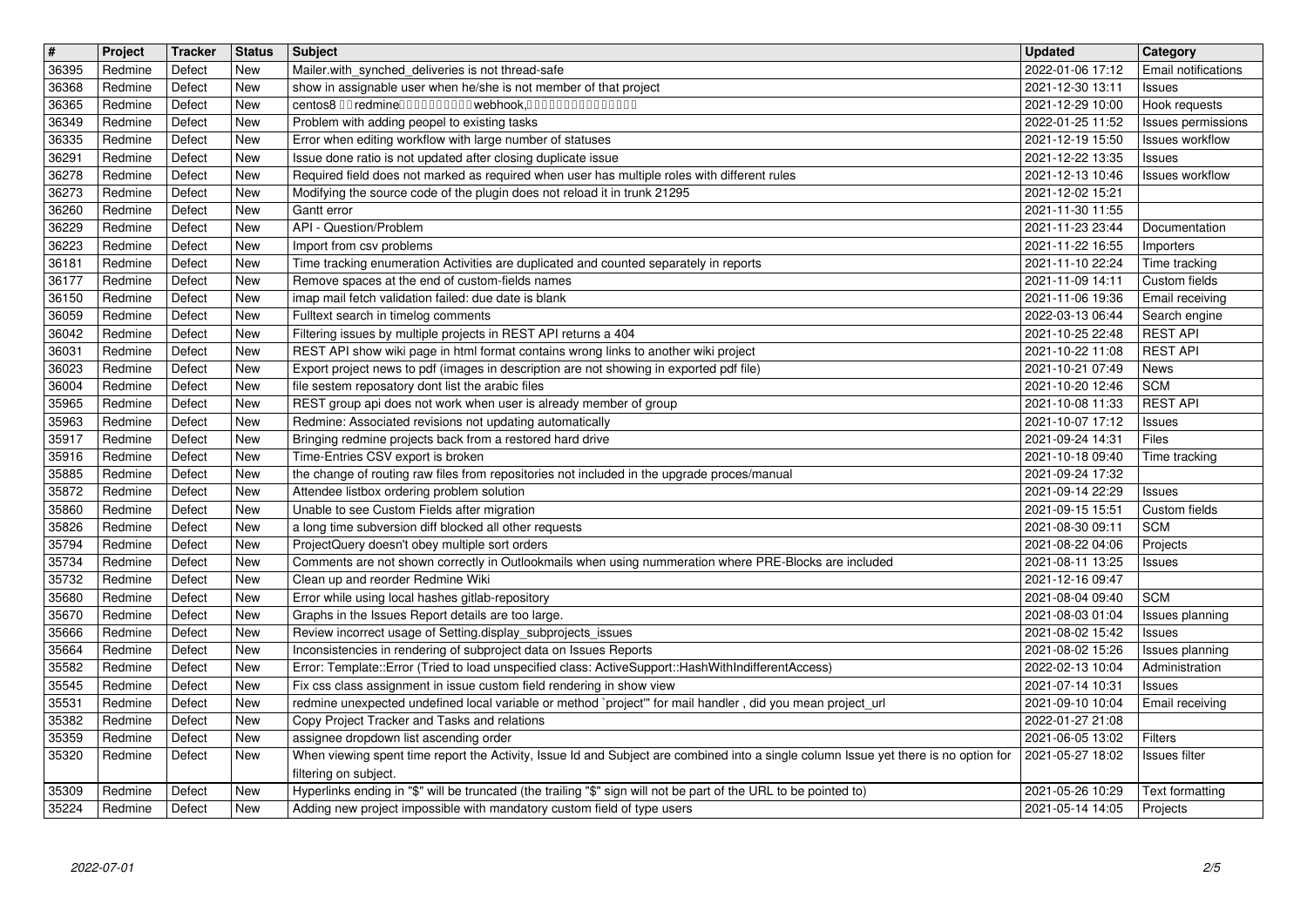| $\sqrt{t}$     | Project            | Tracker          | <b>Status</b>            | <b>Subject</b>                                                                                                                                      | <b>Updated</b>                       | Category                                      |
|----------------|--------------------|------------------|--------------------------|-----------------------------------------------------------------------------------------------------------------------------------------------------|--------------------------------------|-----------------------------------------------|
| 35212<br>35199 | Redmine<br>Redmine | Defect<br>Defect | <b>New</b><br><b>New</b> | Issues controller_issues_edit_* hooks not firing on bulk edit actions<br>HookTest resets all listeners - core tests run inconsistently with plugins | 2021-05-05 18:20<br>2021-05-10 21:26 | Issues<br>Plugin API                          |
| 35192          | Redmine            | Defect           | <b>New</b>               | Watchers pop up window appears after a long time                                                                                                    | 2022-04-29 09:32                     | Issues                                        |
| 35168          | Redmine            | Defect           | <b>New</b>               | Activity tab not showing recent data<br>Add a touch icon                                                                                            | 2021-09-17 14:48                     | <b>Activity view</b>                          |
| 35153<br>35132 | Redmine<br>Redmine | Defect<br>Defect | <b>New</b><br><b>New</b> | Custum field default value has no effect if field is inaccessible                                                                                   | 2021-04-27 13:08<br>2021-05-03 22:22 | UI<br>Custom fields                           |
| 35102          | Redmine            | Defect           | New                      | Issue Tracking Details are showning issue statuses even if they are not used within the project                                                     | 2021-04-15 11:02                     |                                               |
| 35028<br>34995 | Redmine<br>Redmine | Defect<br>Defect | New<br><b>New</b>        | Deprecation message when executing 'bundle install'<br>Running redmine in docker getting ssl error, any ideas what might be the issue?              | 2021-04-04 20:44<br>2021-03-31 15:18 | Gems support<br>Email receiving               |
| 34965          | Redmine            | Defect           | <b>New</b>               | UnWatch ticket does not work thows 403 Forbidden when clicked                                                                                       | 2021-03-26 19:06                     | Uİ                                            |
| 34957<br>34896 | Redmine<br>Redmine | Defect<br>Defect | <b>New</b><br><b>New</b> | Search issues by custom fields is slow<br>PDF thumbnails are not displayed even though "ImageMagick PDF support available (optional)" is checked    | 2021-03-28 08:12<br>2021-05-06 01:42 | Performance<br>Administration                 |
| 34870          | Redmine            | Defect           | <b>New</b>               | Differences in searches for accented words                                                                                                          | 2021-03-09 21:11                     | Filters                                       |
| 34824          | Redmine            | Defect           | <b>New</b>               | Outdated description of notification settings in user settings                                                                                      | 2021-11-11 15:10                     | Documentation                                 |
| 34820<br>34681 | Redmine<br>Redmine | Defect<br>Defect | <b>New</b><br>New        | Associated Revisions not shown up on Activity Page<br>LDAP test not running on redmine build server                                                 | 2021-03-01 13:38<br>2021-02-03 20:43 | Activity view<br>LDAP                         |
| 34570          | Redmine            | Defect           | New                      | Misleading workflow/permission issue                                                                                                                | 2022-01-13 14:08                     | Permissions and                               |
| 34490          | Redmine            | Defect           | <b>New</b>               | CSV import does not accept drag and drop of a CSV file                                                                                              | 2021-05-07 09:08                     | roles<br>Importers                            |
| 34476          | Redmine            | Defect           | <b>New</b>               | Link_to_Timelog_query                                                                                                                               | 2022-01-05 03:52                     | Time tracking                                 |
| 34430<br>34419 | Redmine<br>Redmine | Defect<br>Defect | <b>New</b><br><b>New</b> | Link missing in tickets generated by mail<br>Tracker created in Custom tracker type not appearing in my Query                                       | 2020-12-10 10:34<br>2020-12-09 07:14 | Email receiving<br>Filters                    |
| 34306          | Redmine            | Defect           | <b>New</b>               | When creating a custom query with role level security you can deselect your own role (making the query inaccessible)                                | 2020-11-25 08:31                     | <b>Issues list</b>                            |
| 34284          | Redmine            | Defect           | New                      | In Role edit view the per tracker table only shows up when "View Issues" permission is selected                                                     | 2021-02-02 13:11                     | Issues permissions                            |
| 34283<br>34278 | Redmine<br>Redmine | Defect<br>Defect | New<br>New               | Text in code / preformatted blocks renders incorrrectly in Issue List<br>Atom feed for user does not work                                           | 2020-12-20 10:04<br>2021-12-24 08:01 | <b>Issues list</b><br>Feeds                   |
| 34276          | Redmine            | Defect           | New                      | Atom feeds of Issue lists don't respect the sort order                                                                                              | 2020-12-13 16:10                     | <b>Issues list</b>                            |
| 34255<br>34212 | Redmine<br>Redmine | Defect<br>Defect | New<br><b>New</b>        | Adding new group results in Error 500<br>Time Entries POST doesn't work in JSON format                                                              | 2020-11-13 06:22<br>2021-01-07 09:44 | Database<br><b>REST API</b>                   |
| 34210          | Redmine            | Defect           | New                      | Group results by Priority is showing disturbed UI                                                                                                   | 2020-11-02 08:19                     | <b>Issues list</b>                            |
| 34176          | Redmine            | Defect           | New                      | Empty page reponses on Redmine 3.4.5.stable                                                                                                         | 2020-10-27 18:10                     |                                               |
| 34175<br>34149 | Redmine<br>Redmine | Defect<br>Defect | <b>New</b><br>New        | Creating mutliple attachments at the same time results in 422s<br>Russian names for months in wrong declension                                      | 2020-10-27 17:40<br>2020-10-21 18:55 | <b>REST API</b><br>Translations               |
| 34108          | Redmine            | Defect           | New                      | "Is duplicate of" and "Has duplicate" issue relations can be a circular reference                                                                   | 2020-12-23 03:57                     | <b>Issues</b>                                 |
| 34086<br>34068 | Redmine<br>Redmine | Defect<br>Defect | New<br>New               | REST API: Can not get children when get a list of issues<br>Missing blank option on persisted records                                               | 2020-10-08 10:05<br>2020-10-17 06:56 | <b>REST API</b><br>Custom fields              |
| 33954          | Redmine            | Defect           | <b>New</b>               | Can't delete project                                                                                                                                | 2020-09-15 04:49                     | Projects                                      |
| 33941<br>33936 | Redmine            | Defect           | New                      | Do not use timezone unaware methods                                                                                                                 | 2021-03-31 04:59                     | Rails support                                 |
| 33881          | Redmine<br>Redmine | Defect<br>Defect | New<br><b>New</b>        | BCC and email subaddress not working anymore<br>No email notifications for status changes triggered by fixing keywords in repository commits.       | 2021-07-06 03:24<br>2021-08-06 23:54 | Email receiving<br><b>Email notifications</b> |
| 33865          | Redmine            | Defect           | New                      | Transitions problems                                                                                                                                | 2020-08-19 07:34                     | Permissions and                               |
| 33829          | Redmine            | Defect           | New                      | Tags "updated" in issues atom are "created on"                                                                                                      | 2021-02-28 06:44                     | roles<br>Feeds                                |
|                |                    |                  |                          |                                                                                                                                                     |                                      |                                               |
|                |                    |                  |                          |                                                                                                                                                     |                                      |                                               |
|                |                    |                  |                          |                                                                                                                                                     |                                      |                                               |
|                |                    |                  |                          |                                                                                                                                                     |                                      |                                               |
|                |                    |                  |                          |                                                                                                                                                     |                                      |                                               |
|                |                    |                  |                          |                                                                                                                                                     |                                      |                                               |
|                |                    |                  |                          |                                                                                                                                                     |                                      |                                               |
|                |                    |                  |                          |                                                                                                                                                     |                                      |                                               |
|                |                    |                  |                          |                                                                                                                                                     |                                      |                                               |
|                |                    |                  |                          |                                                                                                                                                     |                                      |                                               |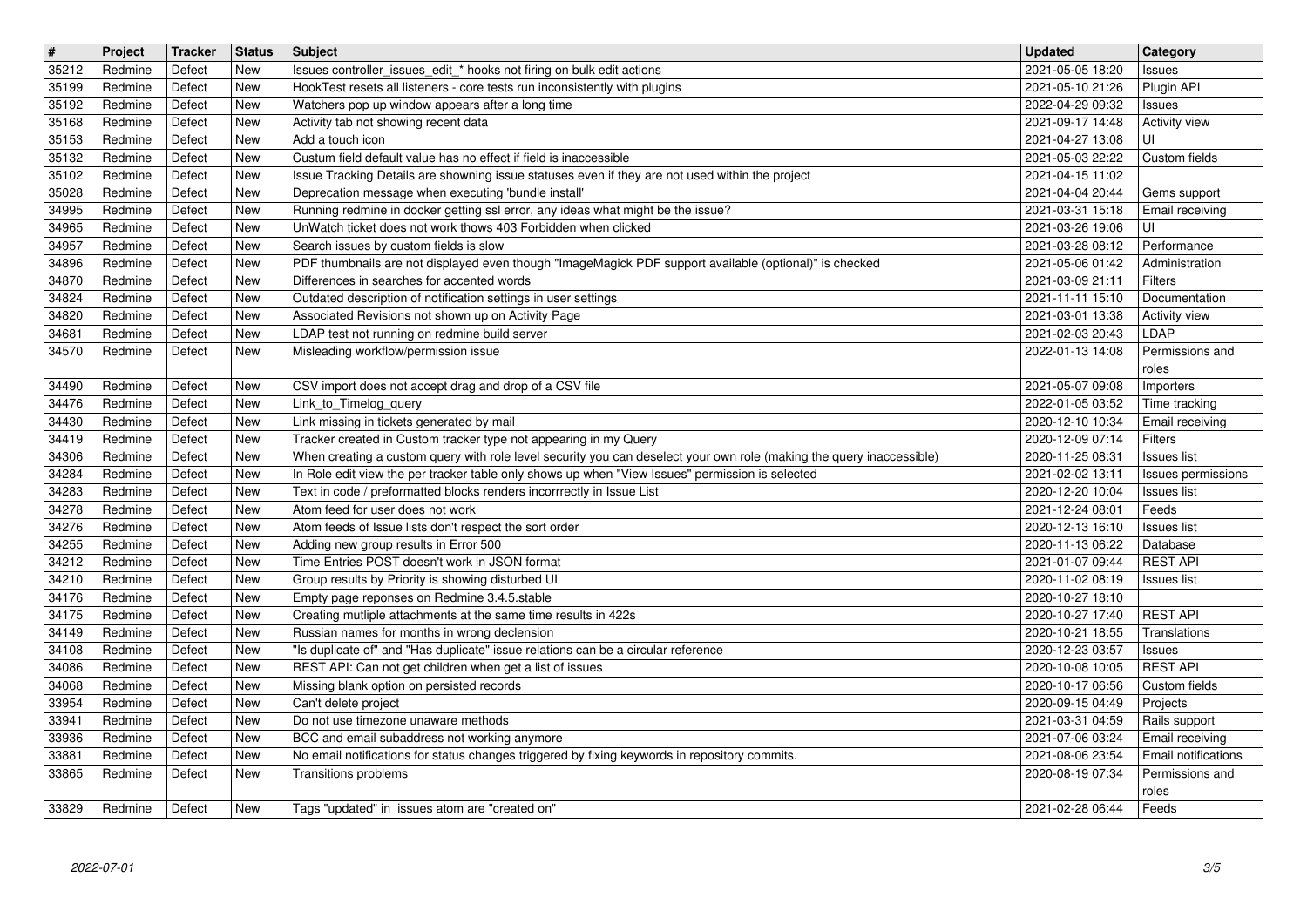| $\boxed{\texttt{#}}$ | Project            | Tracker          | <b>Status</b>            | Subject                                                                                                                                                 | <b>Updated</b>                       | Category                             |
|----------------------|--------------------|------------------|--------------------------|---------------------------------------------------------------------------------------------------------------------------------------------------------|--------------------------------------|--------------------------------------|
| 33744<br>33702       | Redmine<br>Redmine | Defect<br>Defect | <b>New</b><br><b>New</b> | REST API does not allow unassigning user<br>Allow pasting dates into date fields                                                                        | 2020-07-29 04:19<br>2020-07-08 04:59 | <b>REST API</b><br>UI                |
| 33701                | Redmine            | Defect           | <b>New</b>               | URI check (for Custom Fields) overly restrictive (only http, https, ftp and mailto allowed)                                                             | 2021-04-27 17:06                     | Custom fields                        |
| 33687<br>33647       | Redmine<br>Redmine | Defect<br>Defect | <b>New</b><br><b>New</b> | Import is undetermined on load balancer<br>Paste images from the clipboard does not work when editing existing issue notes                              | 2020-07-02 03:04<br>2021-11-29 12:31 | Importers<br>UI                      |
| 33634                | Redmine            | Defect           | <b>New</b>               | The contextual navigation is not working erroneous                                                                                                      | 2020-06-19 19:03                     | <b>Issues list</b>                   |
| 33629                | Redmine            | Defect           | New                      | 403 on Versions via API and individual versions via WebUI and API                                                                                       | 2020-06-18 17:07                     | Permissions and                      |
| 33626                | Redmine            | Defect           | New                      | Keep issue status when processing commit messages                                                                                                       | 2020-06-18 11:39                     | roles<br>Administration              |
| 33616                | Redmine            | Defect           | <b>New</b>               | Assignee & Author Dropdown Sort                                                                                                                         | 2020-06-17 16:38                     | Issues filter                        |
| 33610                | Redmine            | Defect           | New                      | Submitting the edit issue form without changing any field updates updated_on column                                                                     | 2020-11-28 09:10                     | Issues                               |
| 33544                | Redmine            | Defect           | New                      | One of the SSL Certificates of redmine.org seems to be expired                                                                                          | 2020-06-25 11:49                     | Website<br>(redmine.org)             |
| 33542                | Redmine            | Defect           | New                      | Listing issues slows down on collection of large issues                                                                                                 | 2020-06-02 20:07                     | Issues                               |
| 33530                | Redmine            | Defect           | <b>New</b>               | Removing repository unlinks issues from changesets for all projects                                                                                     | 2020-05-30 18:15                     | <b>Issues</b>                        |
| 33502<br>33458       | Redmine<br>Redmine | Defect<br>Defect | New<br>New               | Issue field labels for fields with descriptions are missing styling on issues show view.<br>The display of Forums tab of the project settings is broken | 2020-05-27 04:10<br>2021-02-21 06:12 | UI<br>Project settings               |
| 33450                | Redmine            | Defect           | New                      | Notification Emails cut off due to SMTP protocol specificies                                                                                            | 2020-05-15 15:18                     | <b>Email notifications</b>           |
| 33415                | Redmine            | Defect           | <b>New</b>               | Issue#closable? doesn't handle the case of issues with open subtask(s) ánd being blocked by other open issue(s)                                         | 2022-03-19 11:26                     | UI                                   |
| 33402<br>33350       | Redmine<br>Redmine | Defect<br>Defect | New<br><b>New</b>        | Receive email problem - inserting unwanted p tags<br>Rows in Forums tab of project setting are not striped according to odd/even rule                   | 2020-11-28 09:18<br>2020-05-15 07:50 | Email receiving<br>Project settings  |
| 33336                | Redmine            | Defect           | <b>New</b>               | Send notification when new issue created by email?                                                                                                      | 2020-04-21 19:30                     | Email notifications                  |
| 33327<br>33257       | Redmine<br>Redmine | Defect<br>Defect | New<br><b>New</b>        | Import issues project tree not displaying correctly<br>Bulk edit for time entries does not support User filed                                           | 2020-04-20 13:40<br>2020-04-06 08:23 | Importers<br>Time tracking           |
| 33240                | Redmine            | Defect           | New                      | Issue subjects in gantt are broken in Internet Explorer if the avatar server is inaccessible                                                            | 2020-04-02 17:00                     | Gantt                                |
| 33181                | Redmine            | Defect           | New                      | IssuesSystemTest#test_index_as_csv_should_reflect_sort fails                                                                                            | 2020-09-25 03:19                     | Code                                 |
| 33148                | Redmine            | Defect           | New                      | application stuck if query with filter "Issue" and with large amount of IssueIDs                                                                        | 2020-04-08 10:01                     | cleanup/refactoring<br>Issues filter |
| 33108                | Redmine            | Defect           | <b>New</b>               | Mercurial support is broken for Mercurial 5.1 or later                                                                                                  | 2020-03-07 07:25                     | <b>SCM</b>                           |
| 33023                | Redmine            | Defect           | New                      | Warning occurs when displaying a few exceptional PDF thumbnail                                                                                          | 2020-06-15 06:30                     | Attachments                          |
| 32985<br>32972       | Redmine<br>Redmine | Defect<br>Defect | New<br>New               | Garbage collection issue when exporting huge CSV<br>UTF8 Symbols as Usernames get Truncated                                                             | 2020-02-11 21:16<br>2022-02-02 21:16 | <b>Issues list</b><br>Accounts /     |
|                      |                    |                  |                          |                                                                                                                                                         |                                      | authentication                       |
| 32915                | Redmine            | Defect           | New                      | Internal Server Error occurted when exporting gantt chart to png on Windows                                                                             | 2021-09-17 05:30                     | Gantt                                |
| 32845<br>32762       | Redmine<br>Redmine | Defect<br>Defect | New<br>New               | New line codes are not reflected in tables created in textile format.<br>Unicode character fails edit Issue                                             | 2020-01-27 08:43<br>2022-02-14 20:51 | Text formatting                      |
| 32729                | Redmine            | Defect           | <b>New</b>               | Line breaks when creating ticket or comment via Mail                                                                                                    | 2020-11-29 06:07                     | Email receiving                      |
| 32704                | Redmine            | Defect           | New                      | ActionView::Template::Error (undefined method `position' for nil:NilClass):                                                                             | 2020-06-01 12:07                     | Documents                            |
| 32664<br>32663       | Redmine<br>Redmine | Defect<br>Defect | New<br><b>New</b>        | Adding an empty reply to a forum message does not show any error<br>negative string size (or size too big)                                              | 2020-02-04 10:33<br>2019-12-19 18:45 | Forums<br>Issues                     |
| 32636                | Redmine            | Defect           | New                      | Export Wiki pages to pdf: background of table cells don't maintain its color                                                                            | 2019-12-13 12:45                     | PDF export                           |
| 32612<br>32610       | Redmine<br>Redmine | Defect<br>Defect | New<br>New               | Distinct can be removed due to unique constraint in database<br>A inner join can be removed                                                             | 2019-12-11 18:31<br>2019-12-11 18:24 |                                      |
|                      |                    |                  |                          |                                                                                                                                                         |                                      |                                      |
|                      |                    |                  |                          |                                                                                                                                                         |                                      |                                      |
|                      |                    |                  |                          |                                                                                                                                                         |                                      |                                      |
|                      |                    |                  |                          |                                                                                                                                                         |                                      |                                      |
|                      |                    |                  |                          |                                                                                                                                                         |                                      |                                      |
|                      |                    |                  |                          |                                                                                                                                                         |                                      |                                      |
|                      |                    |                  |                          |                                                                                                                                                         |                                      |                                      |
|                      |                    |                  |                          |                                                                                                                                                         |                                      |                                      |
|                      |                    |                  |                          |                                                                                                                                                         |                                      |                                      |
|                      |                    |                  |                          |                                                                                                                                                         |                                      |                                      |
|                      |                    |                  |                          |                                                                                                                                                         |                                      |                                      |
|                      |                    |                  |                          |                                                                                                                                                         |                                      |                                      |
|                      |                    |                  |                          |                                                                                                                                                         |                                      |                                      |
|                      |                    |                  |                          |                                                                                                                                                         |                                      |                                      |
|                      |                    |                  |                          |                                                                                                                                                         |                                      |                                      |
|                      |                    |                  |                          |                                                                                                                                                         |                                      |                                      |
|                      |                    |                  |                          |                                                                                                                                                         |                                      |                                      |
|                      |                    |                  |                          |                                                                                                                                                         |                                      |                                      |
|                      |                    |                  |                          |                                                                                                                                                         |                                      |                                      |